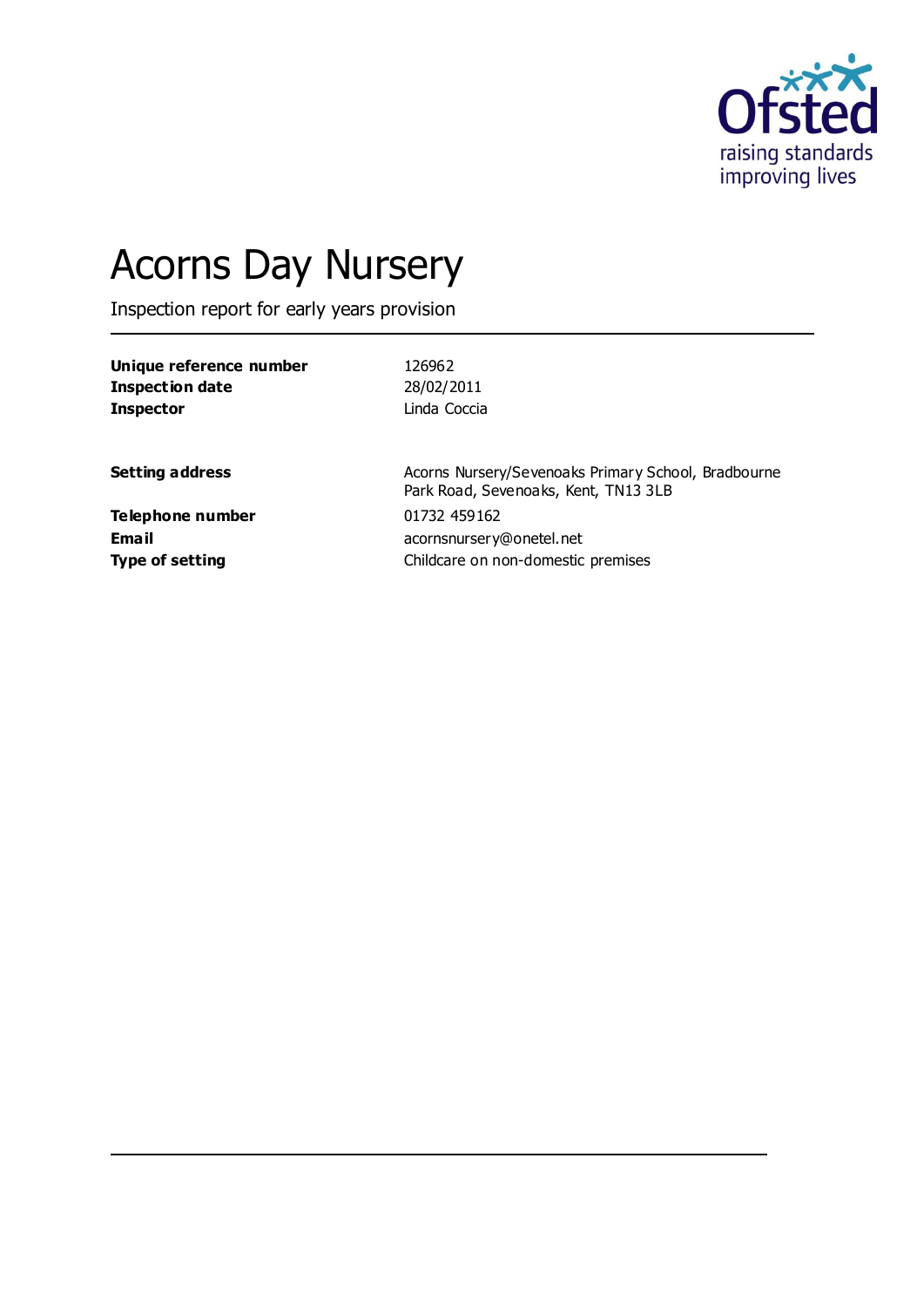The Office for Standards in Education, Children's Services and Skills (Ofsted) regulates and inspects to achieve excellence in the care of children and young people, and in education and skills for learners of all ages. It regulates and inspects childcare and children's social care, and inspects the Children and Family Court Advisory Support Service (Cafcass), schools, colleges, initial teacher training, work-based learning and skills training, adult and community learning, and education and training in prisons and other secure establishments. It assesses council children's services, and inspects services for looked after children, safeguarding and child protection.

If you would like a copy of this document in a different format, such as large print or Braille, please telephone 0300 123 1231, or email enquiries@ofsted.gov.uk.

You may copy all or parts of this document for non-commercial educational purposes, as long as you give details of the source and date of publication and do not alter the information in any way.

T: 0300 123 1231 Textphone: 0161 618 8524 E: enquiries@ofsted.gov.uk W: [www.ofsted.gov.uk](http://www.ofsted.gov.uk/)

© Crown copyright 2011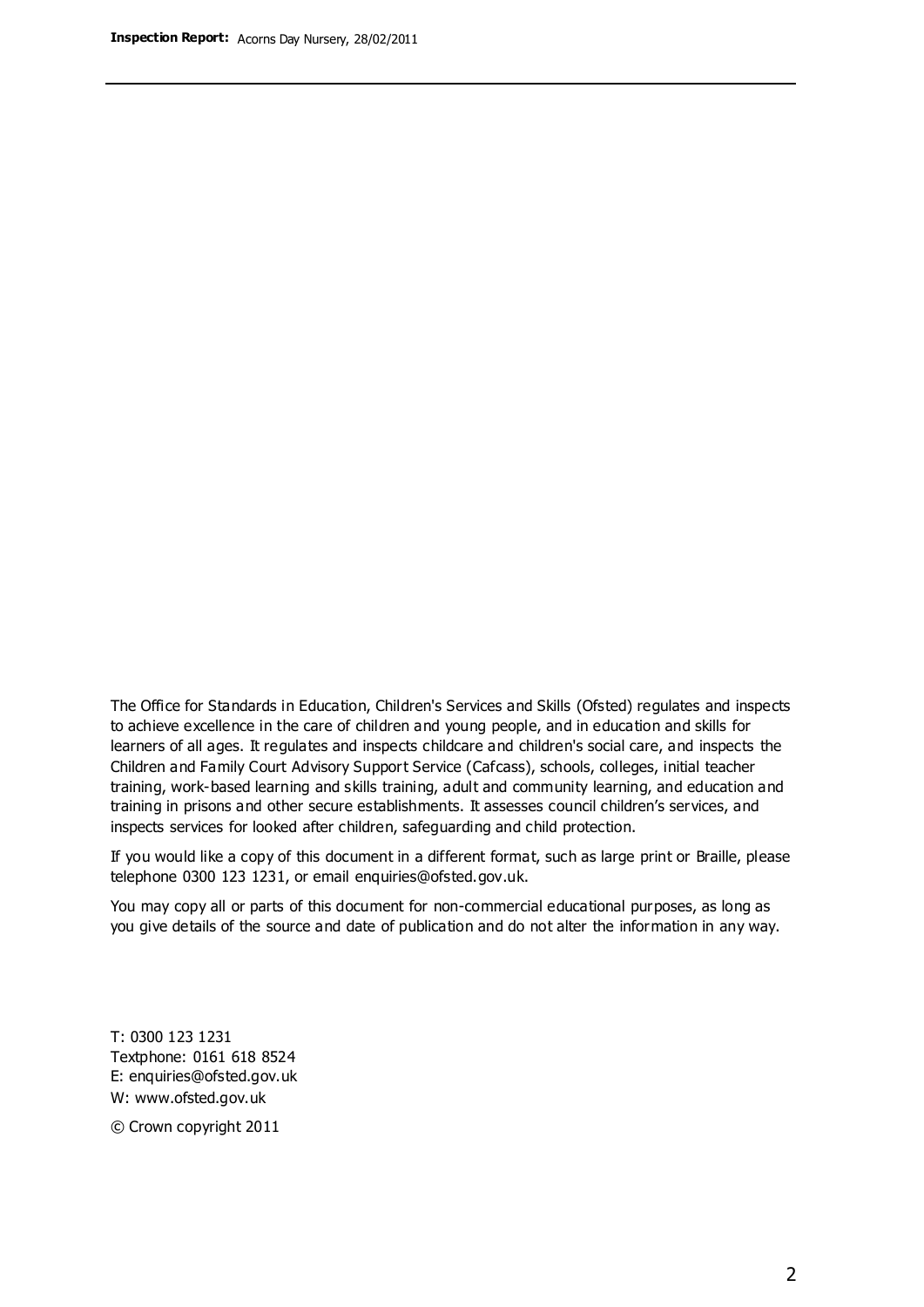# **Introduction**

This inspection was carried out by Ofsted under Sections 49 and 50 of the Childcare Act 2006 on the quality and standards of the registered early years provision. 'Early years provision' refers to provision regulated by Ofsted for children from birth to 31 August following their fifth birthday (the early years age group). The registered person must ensure that this provision complies with the statutory framework for children's learning, development and welfare, known as the *Early* Years Foundation Stage.

The provider must provide a copy of this report to all parents with children at the setting where reasonably practicable. The provider must provide a copy of the report to any other person who asks for one, but may charge a fee for this service (The Childcare (Inspection) Regulations 2008 regulations 9 and 10).

Please see our website for more information about each childcare provider. We publish inspection reports, conditions of registration and details of complaints we receive where we or the provider take action to meet the requirements of registration.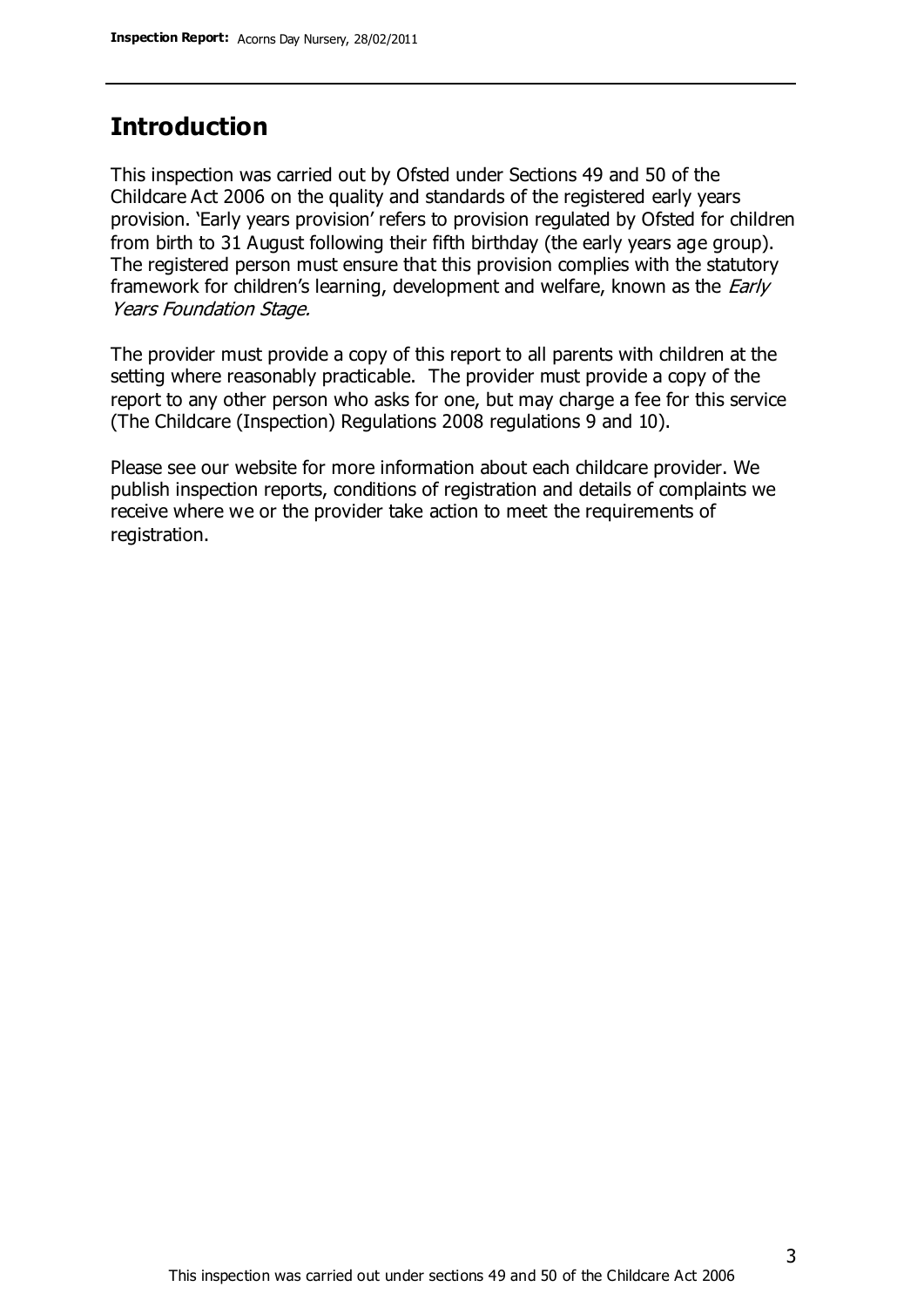# **Description of the setting**

Acorns Day Nursery opened in 1990. The Nursery is managed by Company Child Care Ltd. The nursery is in a single storey building on the site of Sevenoaks Primary School in Bradbourne, Kent. The nursery has access to four main areas for play, a bathroom, kitchen, office, staff room and secure garden. There is suitable/restricted access to the building. It serves families from the local community and surrounding area.

The nursery is registered on the Early Years Register. There are currently 60 children aged from eleven months to four years, five months on roll. All children fall within the early year's age range. Children aged three and four years receive funding for nursery education. The nursery opens five days a week, from 8.00am until 6.00pm, for 51 weeks of the year. Children attend for a variety of sessions. The setting has procedures in place to support children with special educational needs and/or disabilities and children who speak English as an additional language.

There are 15 members of staff who work directly with the children. They all hold a recognised early years qualification to National Vocation Qualification level two or above. The manager holds a Foundation Degree, BH (Hons) in Early Years. A cook is employed to cater for children's dietary needs. The nursery gains support through the parent's committee and the management company.

# **The overall effectiveness of the early years provision**

Overall the quality of the provision is good.

The nursery provides good quality care for children. It provides an outstanding range of toys and activities for children to help them learn and develop. Overall, the nursery is meeting the needs of the children very well. The manager has addressed recommendations from the nursery's previous inspection to provide more images of numbers and shapes and images of equality and diversity in the play rooms. This shows she is able to maintain continuous improvement within the nursery setting.

## **What steps need to be taken to improve provision further?**

To further improve the early years provision the registered person should:

- share information about children's learning and development and any other relevant information with other setting practitioners' when children attend several settings
- improve processes to enable parents to comment regularly in their children's development record.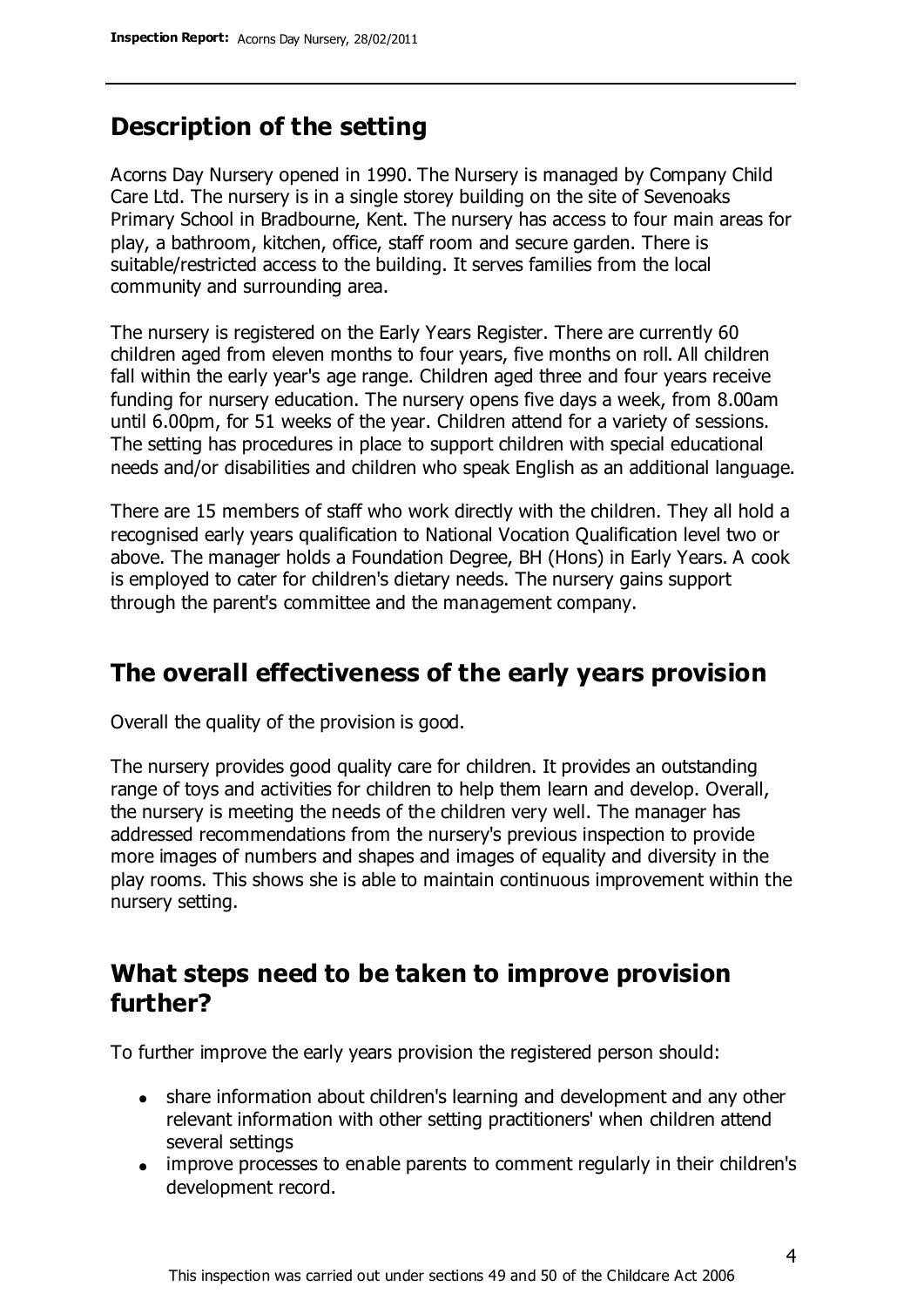# **The effectiveness of leadership and management of the early years provision**

The manager and her deputy are both very organised. They continually consult each other about issues that may affect the smooth running of the nursery. For example, maintaining staffing ratios when staff are absent for training. The good range of safeguarding procedures is well maintained and all staff are aware of internal procedures for reporting concerns. Staff all hold current Criminal Record Bureau checks. The nursery's recruitment and vetting procedures are rigorous and robust and a new staff induction process spanning over a week ensures staff know procedures well enough to be able to maintain the good levels of care and safety. All regulatory paperwork such as the children's individual accident and medication records are well maintained. The Health and Safety officer carries out risk assessments an all toys and activities and includes all the necessary information required. By maintaining the regulatory requirements the staff ensure that children's well being is promoted and children are suitably safeguarded. The manager has carried out a good evaluation of the nursery's service. She has included the views of staff and parents. As a result she has been able to draw up an action plan for areas for improvement. These include improvements to the building as well as improvements in the arrangements of the rooms which will enhance the provision of the activities for the children. Stage one, a new floor in the main room, has just been completed. Stage two, to combine two areas into one is about to commence. This will involve lots of new practice procedures for staff and the children will be able to experience a wider range of static activities, such as a designated role play area. This means that the children will have more effective use of the good resources available to them.

All children are welcome at the setting. The nursery has good procedures in place to ensure that staff are aware of equality and diversity issues and practice inclusion. The nursery has a qualified Special Educational Needs Co-ordinator. She is able to assess children and can access additional services to help their learning and development. The manager and her curriculum co-ordinator have studied the learning needs of boys. As a result, all staff are able to talk about the changes they have made in order to meet those needs. They acknowledge the positive impact the changes have had on the boys by allowing them to construct dens and camps. Also, the practice of staff standing back more has allowed boys to explore activities instead of having things explained. Children are using their problem solving and reasoning skills much more. The nursery has good links with the local primary schools that their children will ultimately attend. The staff attend cluster meetings which allow them to talk to teachers about the children during their transition to school period. However, no links have been forged with other sessional or full day care provisions that children attend. This means that children's individual progress may not be being sustained. The key-workers do work well with other carers, such as grandparents and childminders who collect children from the nursery. The required exchanges of information about children are being maintained in these instances. Parents report that they are very happy with the service being provided. They are happy to recommend the nursery to other parents. They receive lots of written information in the parent information booklet, regular informative newsletters and swap information with keyworkers daily about their children.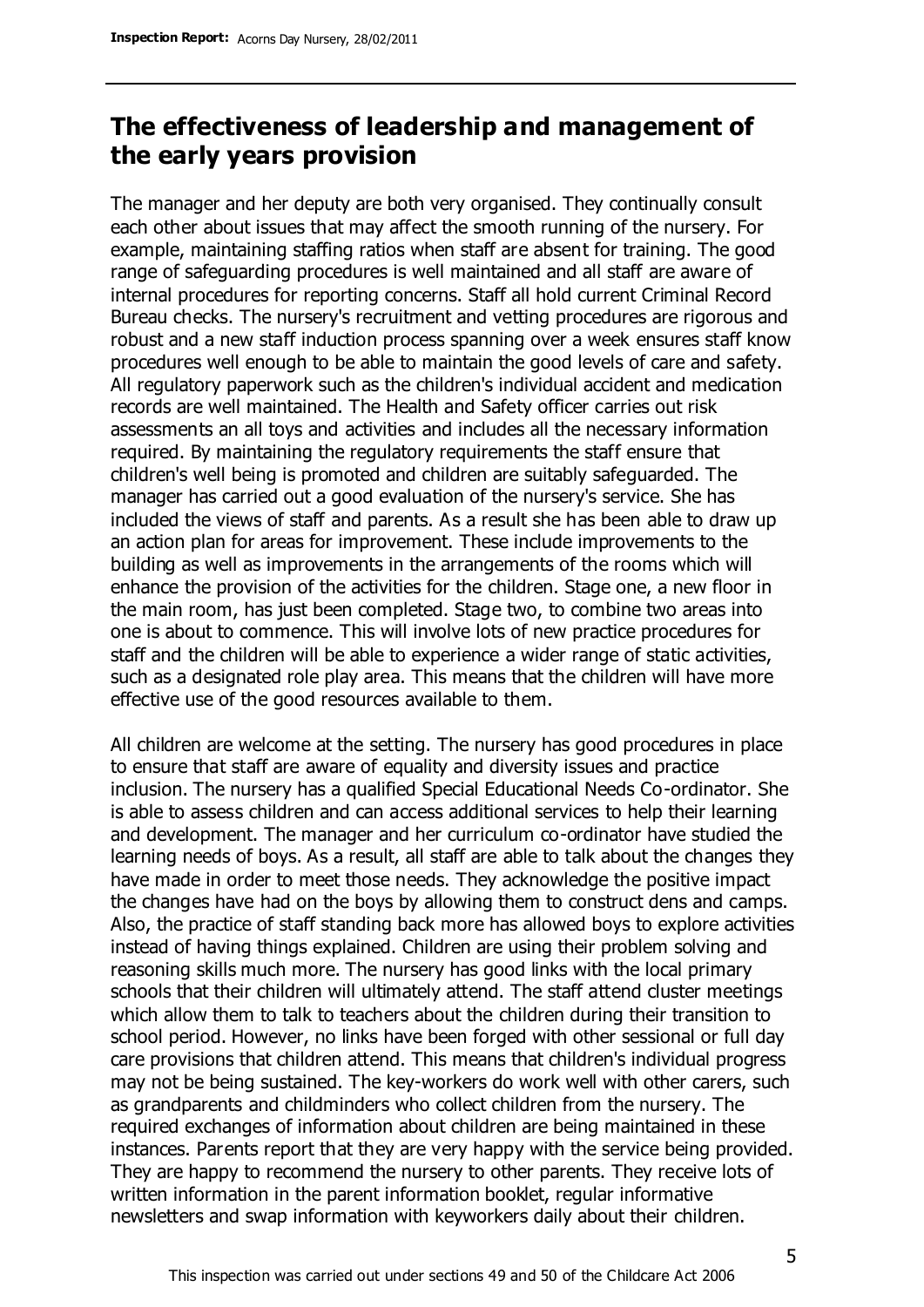However, they do not have regular opportunities to make written comments in their children's progress records. Overall, children are receiving good consistent care because regular discussions about their individual needs take place.

# **The quality and standards of the early years provision and outcomes for children**

Children and parents are welcomed warmly onto the premises. They are eager to attend and want to rush off and play. The babies are calm and settled. Due to extended maternity leave the nursery generally starts children from about eight months. Staff have amended the settling in process which now extends over a week with parents participating more and children are able to experience most aspects of nursery care before parents leave them full time. The aspects of care include bottle feeding, nappy changing, and such like, by staff instead of parents. Staff report that this has had a very positive effect on the children and they separate from parents more easily. Most of the babies and toddler aged children are not phased by visitors. They show initial interest but continue to play. This shows that they feel safe in the setting.

The children experience an excellent range of interesting activities. For example, the older children recently rescued a toy action figure from a tree in the garden. A staff member had stranded the figure quite high in the tree. The children spent a lot of time considering how they could rescue it. They used a thought board where their comments were recorded from 'we could fly' or 'get a helicopter' to 'we need a ladder'. They then considered the suggestions to see which of them they could use and what equipment they had to hand. Eventually the action figure was rescued with a long stick which the children had to work together to manoeuvre. Afterwards they recorded what they had done in their artworks which are now being displayed. This one activity uses a number of areas of learning but particularly helped to develop children's problem solving and reasoning skills. All the children enjoy different types of music. In the babies room the music tends to be calming. In the toddler room the music tends to be more traditional and helps the children to recognise nursery rhymes and their favourite tunes. The older children enjoy a wider variety of music from rigorous orchestral pieces to well known film theme tunes. A music teacher regularly visits and some staff play musical instruments. Babies and toddlers enjoy treasure baskets and engage in heuristic play. They are also proficient in baby signing and make their needs known to staff. They can ably indicate when they want more food or a drink. Children use interesting computer programmes which they ably operate for themselves. Staff recognise the importance of male role models and regularly enrol Dad's to spend time with the children. Dad's usually come prepared with activities. For example, one father brought in batteries and electrical components for the children to explore. By investigating the components the children achieved the goal of making the robot's eyes light up. The children have excellent opportunities for physical play. Soft blocks are available for all ages throughout the nursery. Wooden steps are used to help children increase their confidence in walking upstairs. The outdoor physical play includes a rope swing, various climbing frames and the general plethora of small equipment. There is a huge earth pit for digging.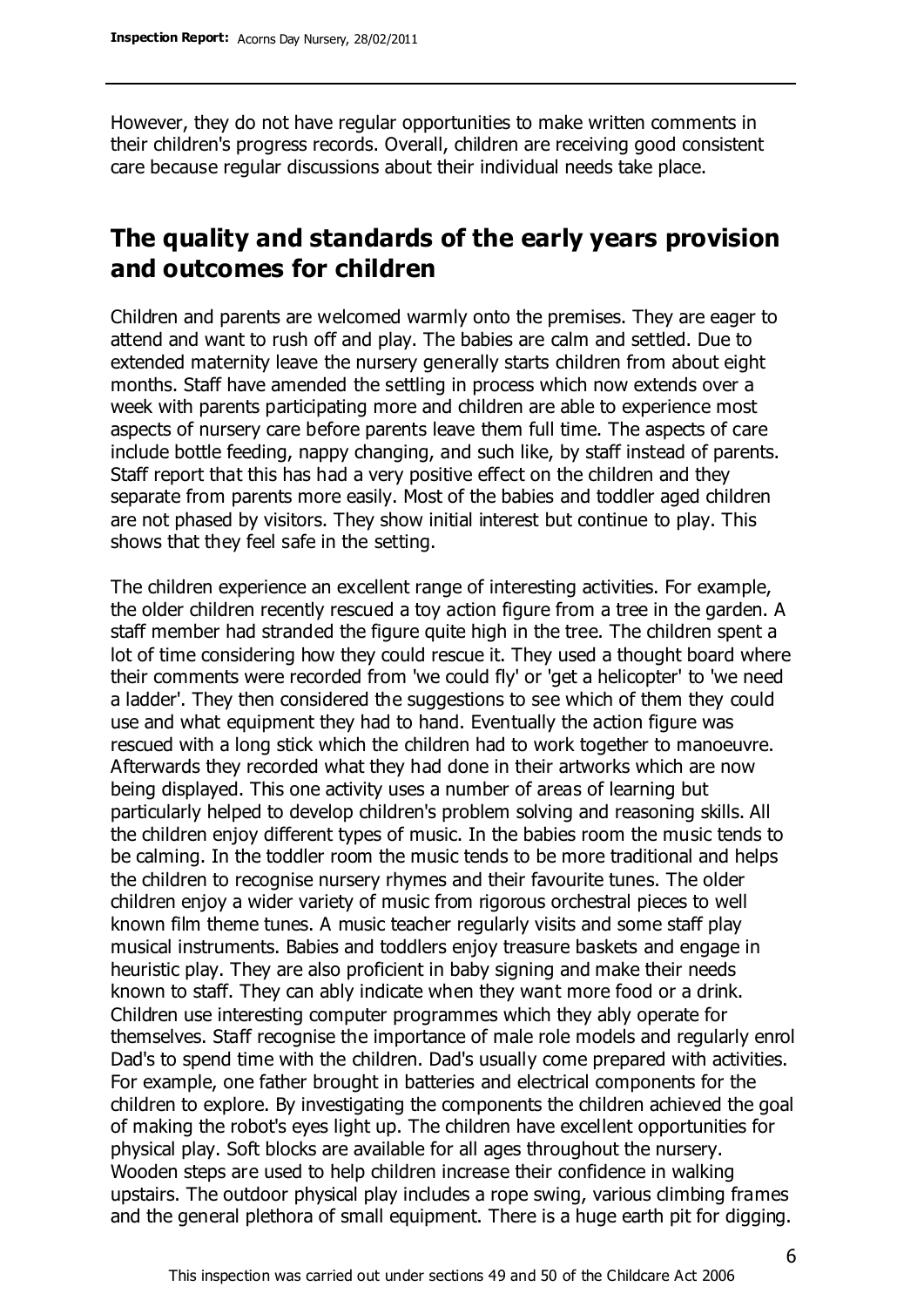Children build their own hides and dens from the large construction bricks. During the snowy weather the children constructed an exceptional snow house from moulded snow bricks. Photographs were taken and included in that term's newsletter which gave children a further talking point about what they achieved. Children are developing excellent skills for the future. Children are observed while they play. Staff keep excellent learning journey records for each child. Each record includes information for parents about children's learning patterns, explanations about children's well being and involvement and a chart which plots the progress being made. Many include some memorable assessments of individual children making excellent progress in their areas of learning.Each child's next steps are clearly identified and are used to compile the excellent activity planning sheets. All children are catered for as individuals. Records clearly show that children are making outstanding progress towards the Early Learning Goals.

The children are involved in planting seeds and tending to growing plants in the vegetable patch in the garden. They harvest the resulting vegetables which are cooked on the premises and eaten by the children. The recent crop of potatoes was so extensive that children were able to take some home. They are involved in recycling and composting. Children know that they must wear clothes which are suitable for the weather and must put on their boots from the wellie store if they want to play in the digging patch. They understand about drinking lots of water and taking regular rest periods in hot weather. Children's individual dietary requirements are catered for as meals are cooked on the premises. Staff are able to influence menus by providing feedback to the cook about which foods the children enjoy the most. Children eat heartily and there is very little waste. They practice good hygiene procedures and older children are capable of self care. Children are adopting healthy lifestyles because they are involved in active play and healthy food processes. The children play well together. They enjoy each other's company and sustainable friendships are being made. They cooperate well with staff and know the nursery procedures well. Babies and toddlers are happy to share toys. The older children can initiate their own play activities which ultimately provide further play opportunities for other children. Children's thoughts and views are valued by staff. They receive praise and encouragement from staff which means children grow in confidence and are proud of their achievements.